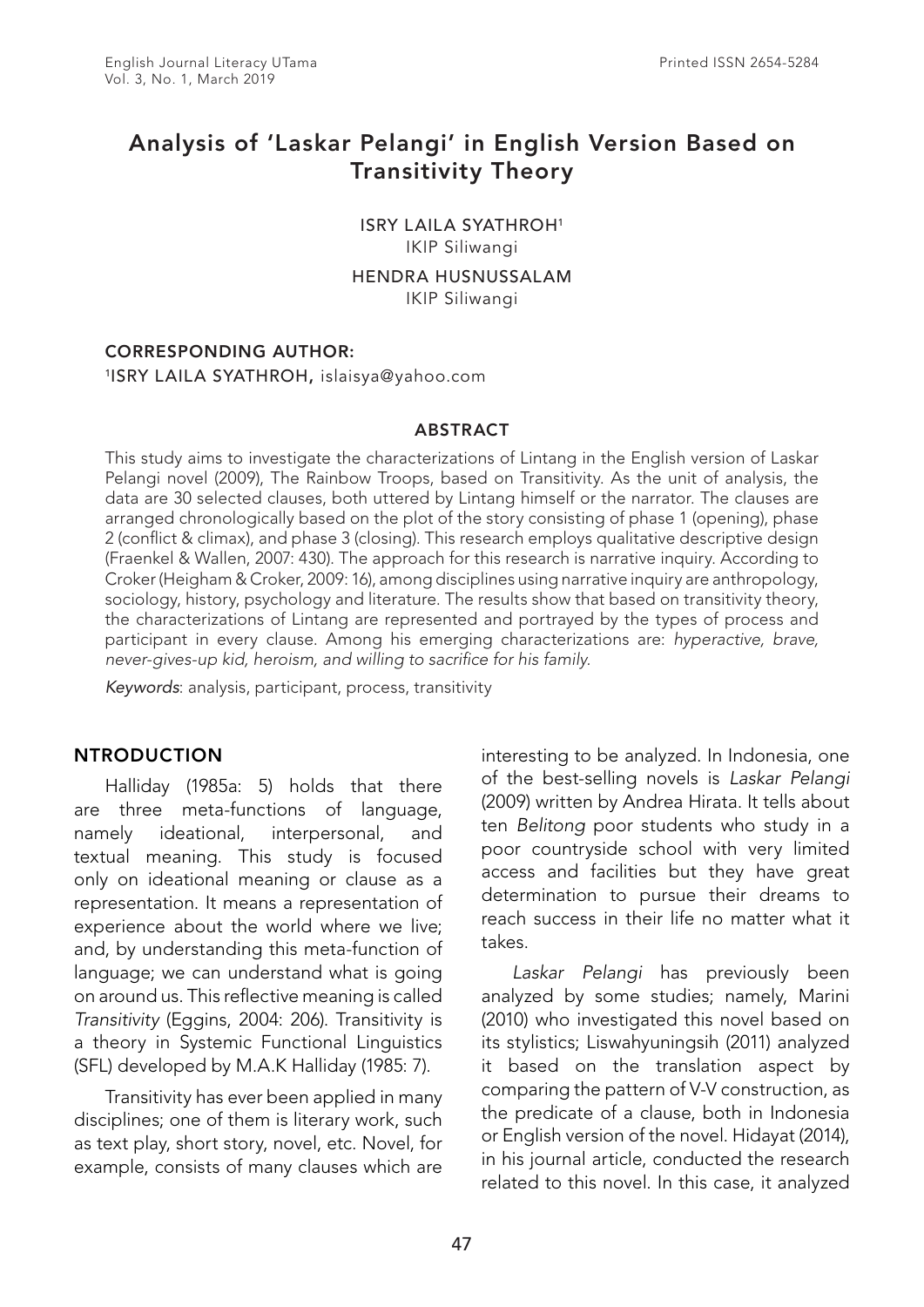the semiotics of motivation meaning in the lyric of the novel's film soundtrack, *Laskar Pelangi* by Nidji, based on Saussure's theory of signifier and signified.

As we can see together that none of these studies analyzed the novel based on Transitivity. That is why; this research tries to explore the novel based on another aspect; namely, Halliday's Transitivity. To keep this study on track, then, the research question formulated is: *based on Transitivity aspect, how are the characterizations of Lintang represented in LaskarPelangi of English version? And in line with this question, this study aims to find out the characterizations of Lintang represented in Laskar Pelangi novel of English version* translated by Angie Kilbane (2009).

Halliday & Mathiessen (2004: 175) explained that there are three elements of Transitivity; namely, *Process, Participant* and *Circumstance*. For the sake of this study, Circumstance is not described in detail but it can be considered as additional information about where or when a process takes place. We only focus on Process and Participant. In Transitivity, there are six processes; which are: *Material, Mental, Behavioral, Verbal, Relational,* and *Existential*.

Material Process refers to the process of doing action which is done by a person or thing (Eggins, 2004: 215). It means that this process demands at least physical movement (*walk*, *run*, etc.). The participants of this process are *Actor* and *Goal*. In traditional grammar, Actor usually sits in the position of subject and Goal sits in the position of object.

Mental Process deals with the process of sensing or doing something done by our sense. Specifically speaking, it refers to the process of thinking and feeling. Based on this explanation, we see that people are not always doing something concrete. The participants of this process are *Senser* and *Phenomenon*. Senser is the one who thinks or feels; Phenomenon is what is thought or felt.

Behavioral process is considered to be a half-way between Material and Mental. It means that it sometimes tends to Material but in some other part, it has got something to do with Mental (Lock, 1996: 16; Eggins, 2004: 233). Halliday &Matthiessen (2004: 248) hold that this process is related to participants' action and attitude done psychologically or physiologically (*dream, smile*, etc.). The main participant of this process is *Behaver*.

Verbal Process is related to the process of saying or talking about something. According to Halliday & Matthiessen (2004: 253), it refers to symbolic relationship in people's mind that is expressed through language by telling or saying. There are three participants of this process; namely, *Sayer, Receiver*, and *Verbiage*. Sayer is the one who does the saying; Receiver is the one to whom the uttered clauses are addressed. And Verbiage is the content of what is said.

Relational Process deals with the process of *being* that can be expressed in English clauses. Its basic structural is divided into Attributive and Identifying process, exemplified initially for the *intensive* subtype (Eggins, 2004: 239). The participants of Intensive Attributive are Carrier and Attribute. The participants of Intensive Identifying are Token and Value.

Existential refers to the process of existence which is usually posed by there was/is *something*. The participant of this process is Existent.

# METHOD

The design of this study employs descriptive qualitative which is in line with the characteristics of this study (Fraenkel & Wallen, 2007: 430; Gall, Gall & Borg, 2003: 435). One of the reasons to choose this design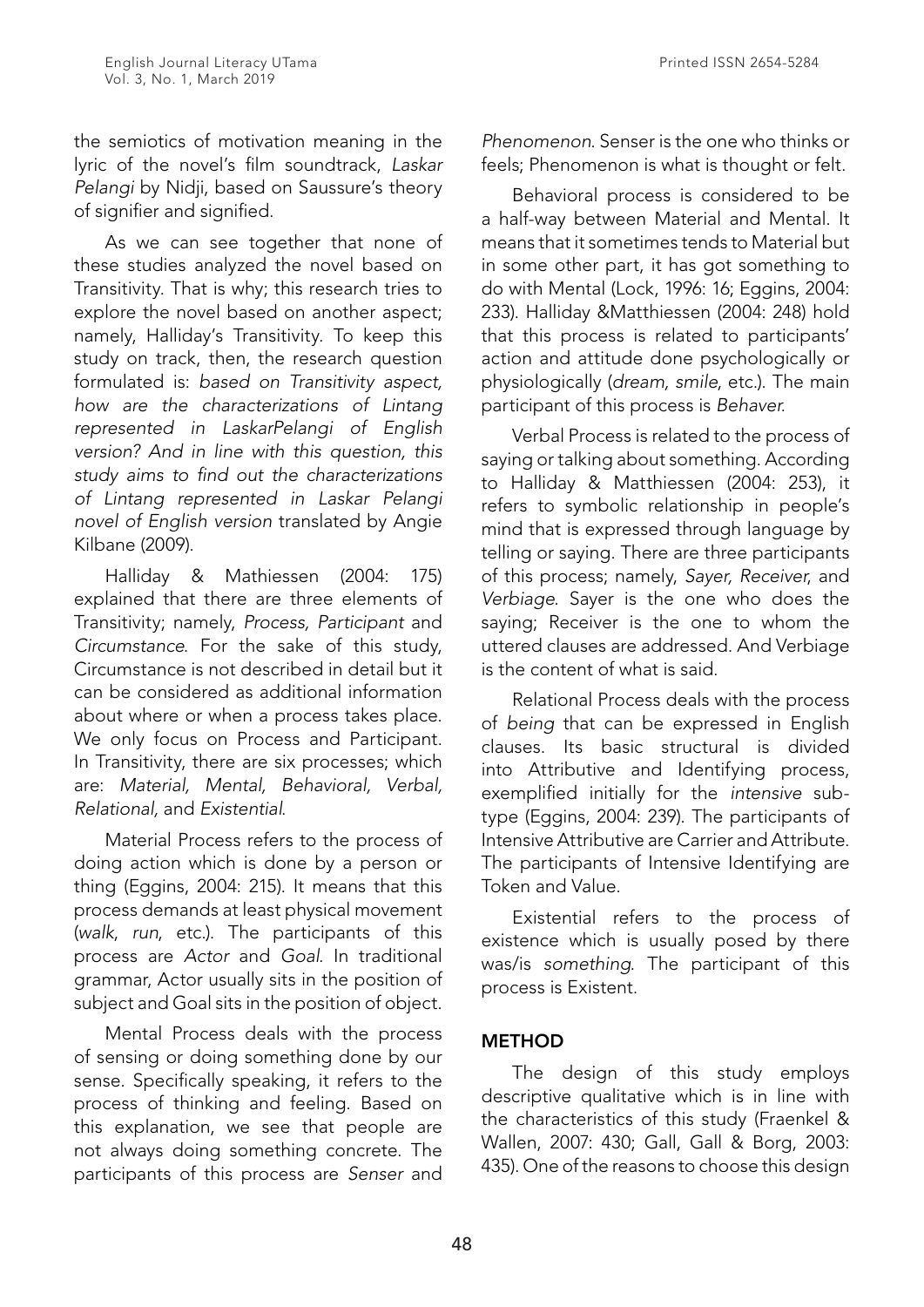is that thestudy presents and analyzes the data through words not statistical number.

The subject of this research is Andrea Hirata's Laskar Pelangi novel (2009) in English version translated by Angie Kilbane (2009). The units of analysis are thirty clauses uttered by Lintang himself or by the narrator. According to Aristotle and Freytag (in Abrams & Harpham, 2009: 267), the clauses are arranged chronologically bases on the plot of the story; namely, phase 1 (*opening*), phase 2 (*conflict & climax)*, and phase 3 (*closing*).

The process of data collection is done by reading the whole novel and determining Lintang's selected clauses to be the unit of analysis. These clauses, then, are analyzed by Halliday's Transitivity. The last but not least, for presenting the results, this study uses tables and description.

## RESULTS AND DISCUSSIONS

In line with the previous explanation, the followings are the thirty clauses about Lintang analyzed by Transitivity:

# Phase 1 – Opening

There are eleven clauses in this phase and in clause  $1 - 7$ , Lintang is described as a dirty, curly-red hair, and coastal boy that is energetic and full of enthusiasm.

1. *I knew all of the parents and children sitting in front of me—except for one small, dirty boy with curly, red hair, trying to wriggle free from his father's grasp* (Kilbane, 2009: 3).

|          | knew       | all of the parents and children sitting in front of me - except for one small, dirty boy<br>with curly, red hair, trying to wriggle free from his father's grasp |
|----------|------------|------------------------------------------------------------------------------------------------------------------------------------------------------------------|
| , Senser | Pr: mental | I Phenomenon: act                                                                                                                                                |

2. *'Pak Cik, your son will share a desk with Lintang,' Bu Mus said to my father* (Kilbane, 2009: 9).

| 'Pak Cik, | vour son | .11<br>will share | a desk | with Lintang     | ' Bu Mus | said       | to my father |
|-----------|----------|-------------------|--------|------------------|----------|------------|--------------|
|           | Actor    | materiai          | oalس   | $\sim$<br>Client | Saver    | Pr: verbal | Receiver     |

3. *Oh, so that is his name, Lintang…* (Kilbane, 2009: 10).

| $\widehat{\phantom{m}}$<br>Oh, so | that<br>$\sim$ $\sim$ | . .<br>ں ا      | ntang<br>name<br>$\sim$ $\sim$ |
|-----------------------------------|-----------------------|-----------------|--------------------------------|
|                                   | oken                  | ۔ ب<br>itensive | Value                          |

4. *Lintang squirmed around, struggling to break loose so he could enter the classroom* (Kilbane, 2009: 10).

| Lintang |              | I squirmed around   struggling to break loose | . SO | ne      | I could enter | the classroom |
|---------|--------------|-----------------------------------------------|------|---------|---------------|---------------|
| Actor   | Pr: material |                                               |      | . Actor | Pr: material  | Goal          |

5. *Lintang's family was from Tanjong Kelumpang, a village not far from the edge of the sea*  (Kilbane, 2009: 11).

| Lintang's family | was           | from Tanjong Kelumpang, a village<br>not far from the edge of the sea |
|------------------|---------------|-----------------------------------------------------------------------|
| Carrier          | Pr: intensive | Value                                                                 |

6. *When I caught up to Lintang inside the classroom…* (Kilbane, 2009: 12).

| When |       | caught up                    | to<br>Lintang | inside the classroom                              |
|------|-------|------------------------------|---------------|---------------------------------------------------|
|      | Actor | <sup>.</sup> material<br>. س | Range         | $\widehat{\phantom{m}}$<br>location<br>$\cup$ Iri |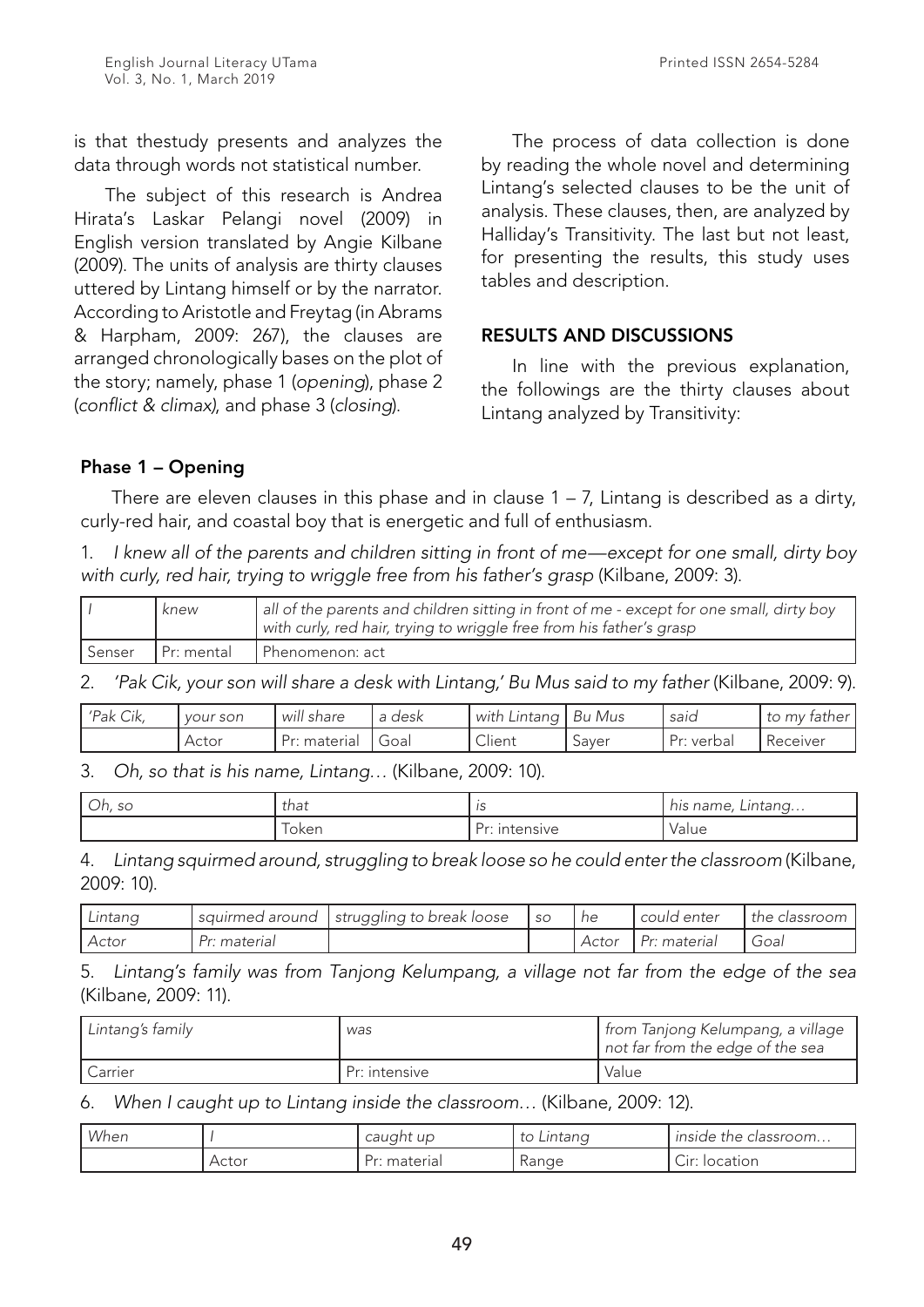7. *The overabundance of energy in his body spread over to mine, stinging me like an electric shock* (Kilbane, 2009: 12).

| . The overabundance of<br>  energy | <b>I</b> in his bodv | I spread over | to mine, stinging me like<br>Lan electric shock l |
|------------------------------------|----------------------|---------------|---------------------------------------------------|
| Actor                              | Cir: location        | Pr: material  | Range                                             |

In clause 8 – 10, Lintang is described as *a curious kid who likes to speak using Belitong dialect:*

8. *He talked without stopping, full of interest, in an amusing Belitong dialect, typical of those from remote areas* (Kilbane, 2009: 12).

| l He  | talked     | without stopping, full of interest, in an amusing Belitong dialect, typical of<br>l those from remote areas |
|-------|------------|-------------------------------------------------------------------------------------------------------------|
| Saver | Pr: verbal | Cir: manner                                                                                                 |

9. *His eyes lit up as they glanced animatedly around the room* (Kilbane, 2009: 12).

| His eyes | lit up       | as | they  | alanced     | animatedly                                              | around the room                               |
|----------|--------------|----|-------|-------------|---------------------------------------------------------|-----------------------------------------------|
| Actor    | Pr: material |    | Actor | Pr: materia | $\widehat{\phantom{m}}$<br>$\cup$ r $\cdot$<br>. Manner | $\widehat{\phantom{a}}$<br>Location<br>' :rاب |

10. *He was like an artillery plant* (Kilbane, 2009: 12).

| He                    | was                       | ' plant<br>like an artillery |
|-----------------------|---------------------------|------------------------------|
| $\sqrt{2}$<br>Carrier | <b>Intensive</b><br>۰۰ سا | Value                        |

And in clause 11, Lintang is described as a potential kid, a cleverest one ever met by the narrator. Here is the clause:

11. *And as time went on, that impoverished coastal boy would outshine the dark nimbus cloud that had for so long overshadowed this school, as he evolved into the most brilliant person I've ever met in all the years of my life* (Kilbane, 2009: 16)

| And as time went on |       | that impoverished<br>coastal boy | would outshine                |       | the dark nimbus cloud that had for<br>so long overshadowed this school |                                   |
|---------------------|-------|----------------------------------|-------------------------------|-------|------------------------------------------------------------------------|-----------------------------------|
|                     |       | Actor                            | Pr: material                  | Goal  |                                                                        |                                   |
| as                  | he    | evolved into                     | the most brilliant person   I |       | 've ever<br>met                                                        | In all the<br>years of my<br>life |
|                     | Actor | Pr: material                     | Range                         | Actor | Pr:<br>material                                                        |                                   |

The dominant process of Phase 1 is Material (2, 4, 7, 9, and 11) where Lintang serves as the Actor; followed by Relational (3, 5, and 10) where Lintang serves as the Carrier. The rests are Verbal (6 and 8) and Mental (1) where Lintang serves as Phenomenon.

# Phase 2 – (Conflict)

There are thirteen clauses in this phase (12 – 24). Here, Lintang is described as a brave kid and dare to take what it takes; he never gives, energetic, and has great determination to study. Here are the clauses:

12. *Lintang was uncharacteristically late this morning* (Kilbane, 2009: 71).

| Lintang | was           | uncharacteristically | -late     | this morning                         |
|---------|---------------|----------------------|-----------|--------------------------------------|
| Carrier | Pr: intensive | r: manner.اب         | Attribute | $\widehat{\phantom{m}}$<br>Cır: tıme |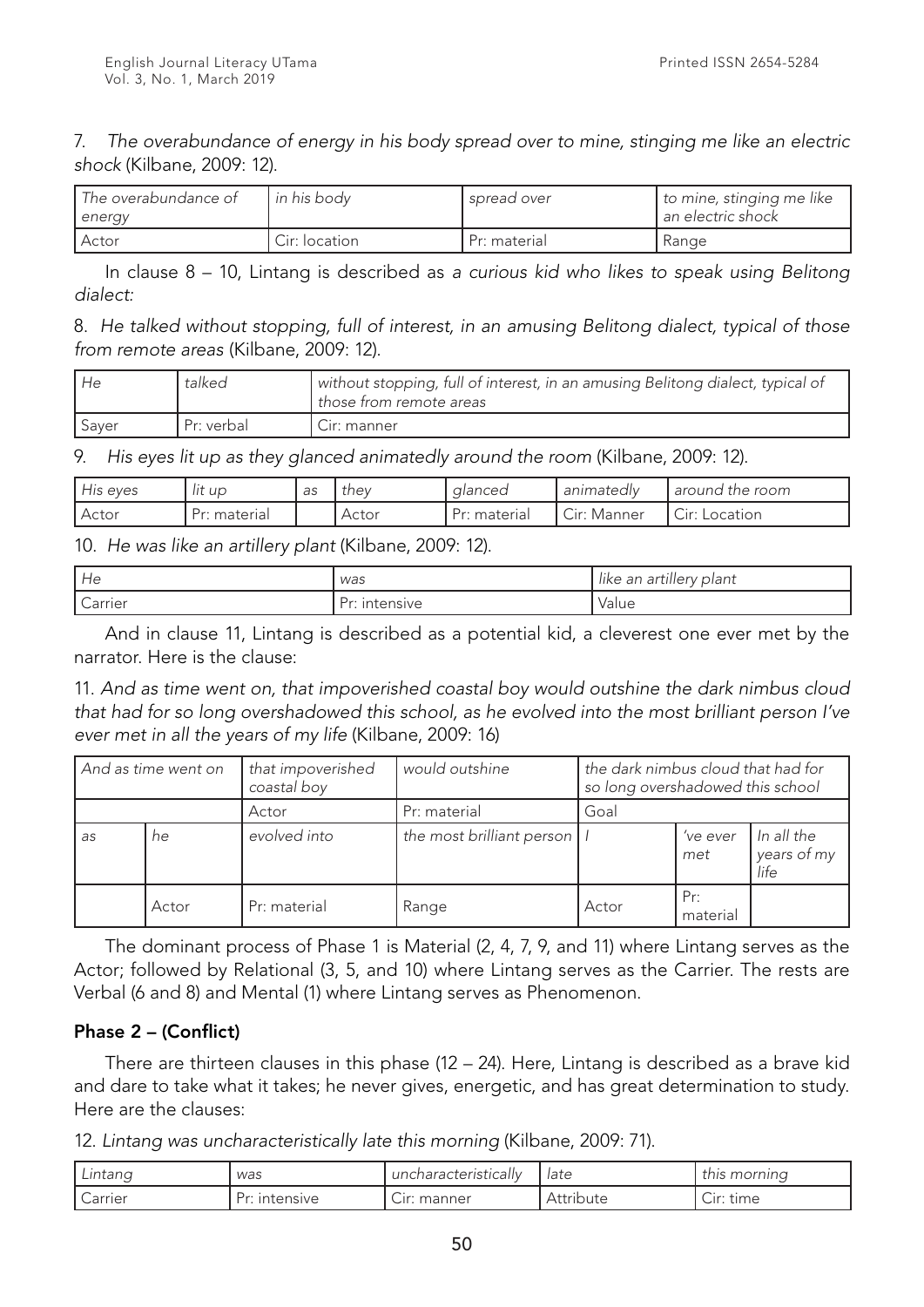# 13. *'I couldn't pass* (Kilbane, 2009: 71)

|       | couldn't pass   |
|-------|-----------------|
| Actor | Dr.<br>materiai |

14. *'In the middle of the road, blocking my way, lay a crocodile as big as a coconut tree'* (Kilbane, 2009: 71).

| In the middle of the road   blocking my way |                   | . Iav        | ' a crocodile | as big as a coconut tree I |
|---------------------------------------------|-------------------|--------------|---------------|----------------------------|
| Cir: location                               | $\cup$ ır: manner | Pr: material | I Actor       |                            |

15. *I rung the bell on my bike, clapped my hands and coughed loudly so he'd leave. He didn't budge. All I could do was stand there like a statue and talk to myself* (Kilbane, 2009: 71).

|              | rung           | the bell      | on my bike,   | clapped      | my hands      |
|--------------|----------------|---------------|---------------|--------------|---------------|
| Actor        | Pr: material   | Goal          | Cir: location | Pr: material | Goal          |
| and          | coughed        | loudly        | So            | he           | 'd leave      |
|              | Pr: behavioral | Cir: manner   |               | Actor        | Pr: material  |
| He           | didn't budge.  | All           |               | could do     | was           |
| Actor        | Pr: material   | Goal          | Actor         | Pr: material | Pr: intensive |
| stand        | there          | like a statue | and           | talk         | to myself     |
| Pr: material | Cir: location  | Goal          |               | Pr: material | Range         |

16. *'Why didn't you just go home?' I asked* (Kilbane, 2009: 71).

| 'Why | $\cdot$<br>dıdn' | <b>VOU</b> | lust          | ac                                                | $\sim$<br>home: | asked      |
|------|------------------|------------|---------------|---------------------------------------------------|-----------------|------------|
|      |                  | Actor      | material<br>. | $\widehat{\phantom{m}}$<br>location<br>$\cup$ Ir: | Saver           | Pr: verbal |

17. *I was already more than half way here. I wasn't about to turn around just because of that stupid crocodile* (Kilbane, 2009: 71).

|                | was                         | more than half way                    | here          |  |
|----------------|-----------------------------|---------------------------------------|---------------|--|
| <b>Carrier</b> | I Pr: intensive             | Attribute                             | Cir: location |  |
|                | wasn't about to turn around | just because of that stupid crocodile |               |  |
| Actor          | Pr: material                | Cir: cause                            |               |  |

18. *I could only imagine what Lintang was thinking at that moment: the word absent isn't in my vocabulary, and today we study the history of Islam – one of the most interesting class. I want to debate the holy verses that foretold Byzantium's victory seven years before it happened*  (Kilbane, 2009: 72).

|                 | could only imagine                                             | what             | Lintang             | was thinking | at that moment: |
|-----------------|----------------------------------------------------------------|------------------|---------------------|--------------|-----------------|
| Senser          | Pr: mental                                                     | Goal             | Senser              | Pr: mental   | Cir: time       |
| the word absent | isn't                                                          | in my vocabulary | and                 | today        | we              |
| Carrier         | Pr: Intensive                                                  | Attribute        |                     | Cir: time    | Actor           |
| study           | the history of Islam - one<br>of the most interesting<br>class |                  | want to             | debate       |                 |
| Pr: material    | Goal                                                           | Senser           | Pr: mental          | Pr: material |                 |
| the holy verses | that                                                           | foretold         | Byzantium's victory |              |                 |
| Goal            |                                                                | Pr: verbal       | Verbiage            |              |                 |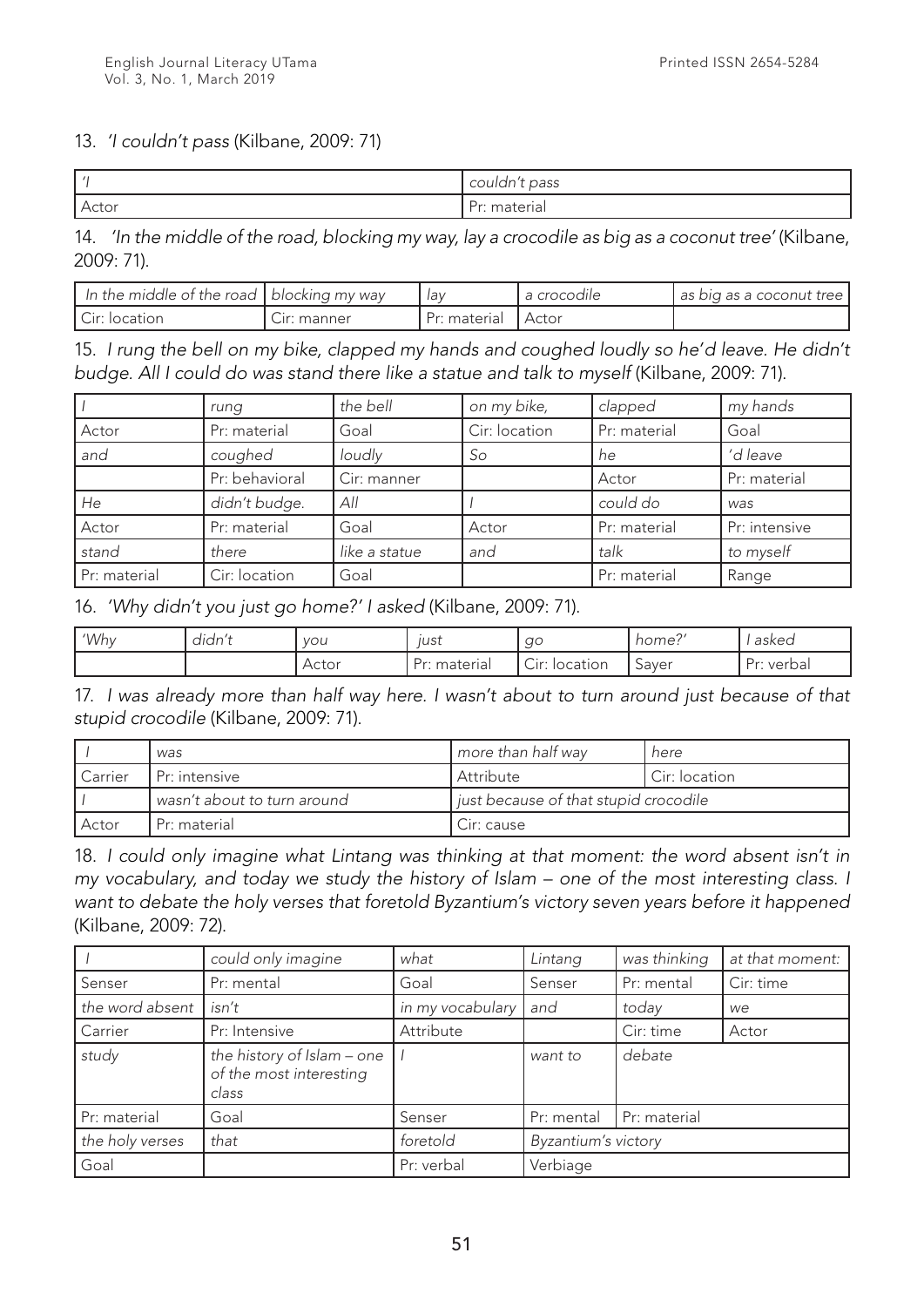| before         |       | tappened |
|----------------|-------|----------|
| C <br>.<br>ume | .ctor | material |

19. *It's not an exaggeration to say that Lintang often risk his life for the sake of education* (Kilbane, 2009: 77).

|         | 's not        | an exaggeration | to sav     | that                      |
|---------|---------------|-----------------|------------|---------------------------|
| Token   | Pr: intensive | Value           | Pr: verbal |                           |
| Lintang | often         | risk            | his life   | for the sake of education |
| Actor   | Cir: time     | Pr: material    | Goal       | Range                     |

### 20. *Nevertheless, he never missed a day of school* (Kilbane, 2009: 77).

| Nevertheless | ne      | . never                | missed            | school<br>, dav                        |
|--------------|---------|------------------------|-------------------|----------------------------------------|
|              | Behaver | $\sim$<br>time<br>Cir: | Pr۰<br>behavioral | $\widehat{\phantom{a}}$<br>Uir: extent |

21. *He pedaled 80 kilometers roundtrip everyday* (Kilbane, 2009: 77).

| l He    | pedaled       | 80 k<br>! kilometers roundtrip | evervdav                                            |
|---------|---------------|--------------------------------|-----------------------------------------------------|
| Carrier | material<br>◡ | Kange                          | $\widehat{\phantom{a}}$<br>extent<br><u>.</u><br>ات |

22. *Thinking about his daily journey made me cringe* (Kilbane, 2009: 77).

| Thinking     | about his daily<br><i><b>IOUrnev</b></i> | made          | me   | cringe     |
|--------------|------------------------------------------|---------------|------|------------|
| I Pr: mental | Phenomenon                               | Pr: causative | Goal | Pr: mental |

23. *The distance wasn't the only difficulty he faced* (Kilbane, 2009: 77).

| he distance                       | ้ wasn <sub>เ</sub>     | $\cdots$<br>difficulty<br>only<br>the | ne    | taced             |
|-----------------------------------|-------------------------|---------------------------------------|-------|-------------------|
| $\overline{\phantom{0}}$<br>loken | <b>Intensive</b><br>ی س | Value                                 | Actor | material<br>. س ب |

24. *When faced with a road that had turned into a river, Lintang left his bicycle under a tree on higher ground, wrapped his shirt, pants and books in a plastic bag, bit the bag, plunged into the water, and swam toward school as fast as he could to avoid being attacked by a crocodile*  (Kilbane, 2009: 77).

| When         | faced                      | with a road      | that             | turned into                      |
|--------------|----------------------------|------------------|------------------|----------------------------------|
| Cir: time    | Pr: material               | Range            |                  | Pr: material                     |
| a river,     | Lintang                    | left             | his bicycle      | under a tree on<br>higher ground |
| Range        | Actor                      | Pr: material     | Goal             | Cir: location                    |
| wrapped      | his shirt, pants and books | in a plastic bag | plunged          | into the water                   |
| Pr: material | Goal                       | Cir: location    | Pr: material     | Cir: location                    |
| and swam     | toward school              | as fast as       | he               | could (do)                       |
| Pr: material | Cir: location<br>Cir: time |                  | Actor            | Pr: material                     |
| to avoid     | being attacked             |                  | by the crocodile |                                  |
| Pr: material | Pr: material               |                  | Actor            |                                  |

As we can see that the dominant process in this phase is **Material** (13, 14, 15, 16, 21, and 24) where Lintang serves as the *Actor*; followed by Relational (12, 17, 19, and 23) where Lintang serves as the *Carrier*. The next are Mental (18 and 22) where Lintang serves as the *Senser*; and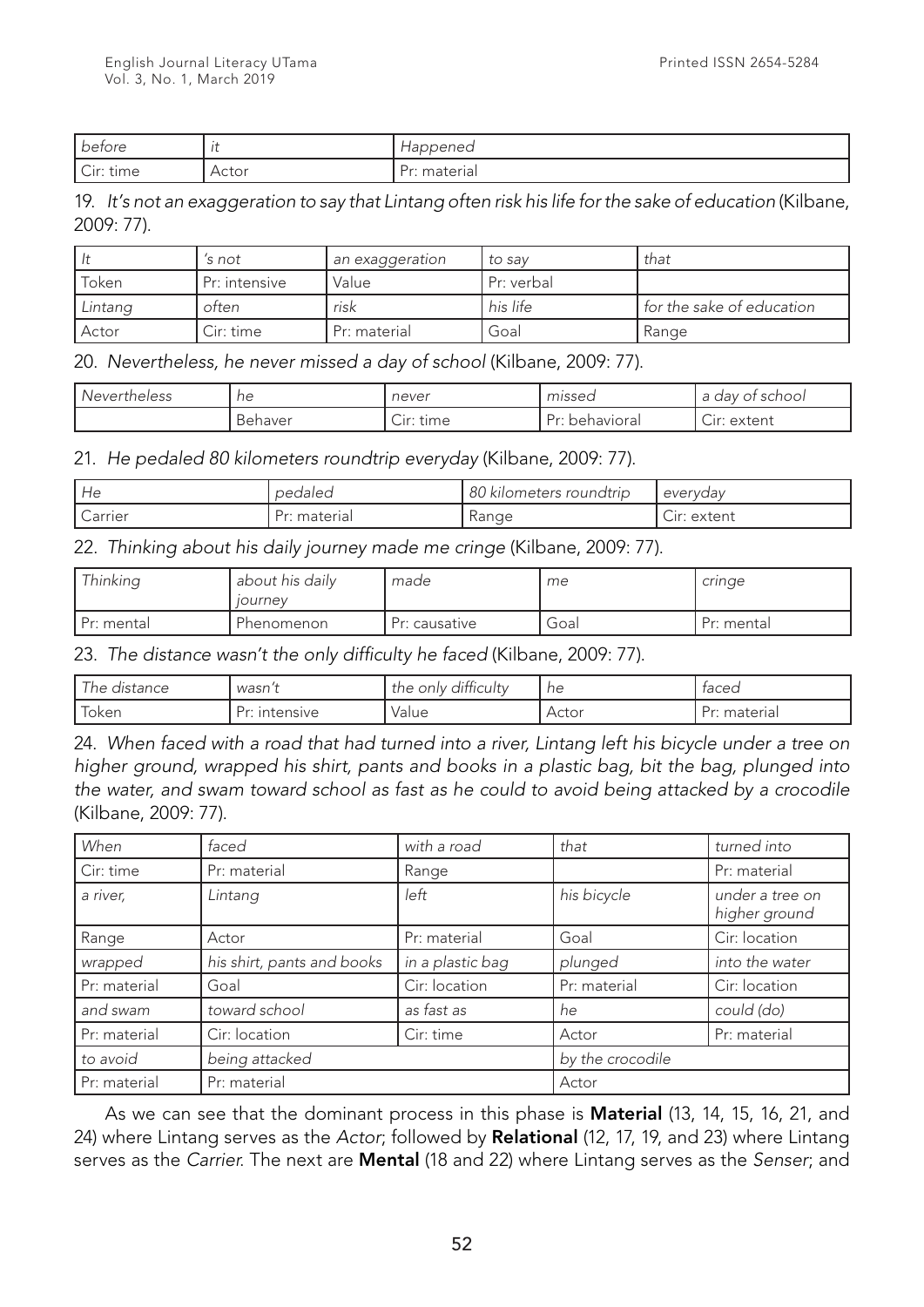Behavioral (20) where Lintang serves as the *Behaver.*

#### Phase 2 – (Climax)

There are five clauses in this phase and here Lintang is described as a smart student who dares to do the right thing no matter what it takes. The followings are the clauses:

25. *There we were, in a rowdy oval room in an art deco style building* (Kilbane, 2009: 297).

| here | we       | were                  | in a rowdy oval room in an art deco style building  |
|------|----------|-----------------------|-----------------------------------------------------|
|      | Existent | existential<br>۔ س سے | $\widehat{\phantom{a}}$<br>$\mathbf{r}$<br>location |

26. *Once again, we were in a situation where our reputation was on the line: The Academic Challenge* (Kilbane, 2009: 297).

| Once again | we             | were            | in a situation                         |
|------------|----------------|-----------------|----------------------------------------|
|            | Carrier        | Pr: existential | Cir: location                          |
| where      | our reputation | was             | on the line: The Academic<br>Challenge |
|            | Carrier        | Pr: intensive   | Attribute/Cir: location                |

27. *He went beyond too far! He had deliberately provoked Lintang, and this time, Lintang was hooked* (Kilbane, 2009: 314).

| He      | went                         | beyond too far! |               |
|---------|------------------------------|-----------------|---------------|
| Actor   | Pr: material                 | Cir: manner     |               |
| He      | He had deliberately provoked | Lintang         | and this time |
| Actor   | Pr: material                 | Goal            | Cir: time     |
| Lintang | was hooked                   |                 |               |
| Goal    | Pr: material                 |                 |               |

28. *'The substance is that Newton clearly succeeded in pointing out the errors in the color theories of Descartes, Aristotle, and even the more contemporary Robert Hooke! Those three people thought that color has discrete spectrums. Through concave optic lenses, which later gave birth to the ring's theorem, Newton proved that colors lie along a continuous spectrum and that spectrum is not produced by glass characteristics, but by light's fundamental characteristics!'* (Kilbane, 2009: 316).

| 'The substance                               | IS            | that            | Newton                   | clearly     | succeeded                      |  |  |
|----------------------------------------------|---------------|-----------------|--------------------------|-------------|--------------------------------|--|--|
| Carrier                                      | Pr: intensive |                 | Actor                    | Cir: manner | Pr: material                   |  |  |
| Newton                                       | proved        | that            | color                    | lies        | along a continuous<br>spectrum |  |  |
| And                                          | that spectrum | is not produced | by glass characteristics |             |                                |  |  |
|                                              | Goal          | Pr: material    | Actor                    |             |                                |  |  |
| but by light's fundamental characteristics!' |               |                 |                          |             |                                |  |  |
| Actor                                        |               |                 |                          |             |                                |  |  |

29. *Lintang wasn't yet satisfied, "Newton said, unless you, sir, would like to question a 500-yearold proven scientific manuscript, that the density of transparent particles determines which particle they reflect. That's the relation between the thickness of the layer of air and optics*  according to the color rings theorem. All of this can only be observed through optics. How can *you say, sir, that these matters are not interrelated?"* (Kilbane, 2009: 316 – 317).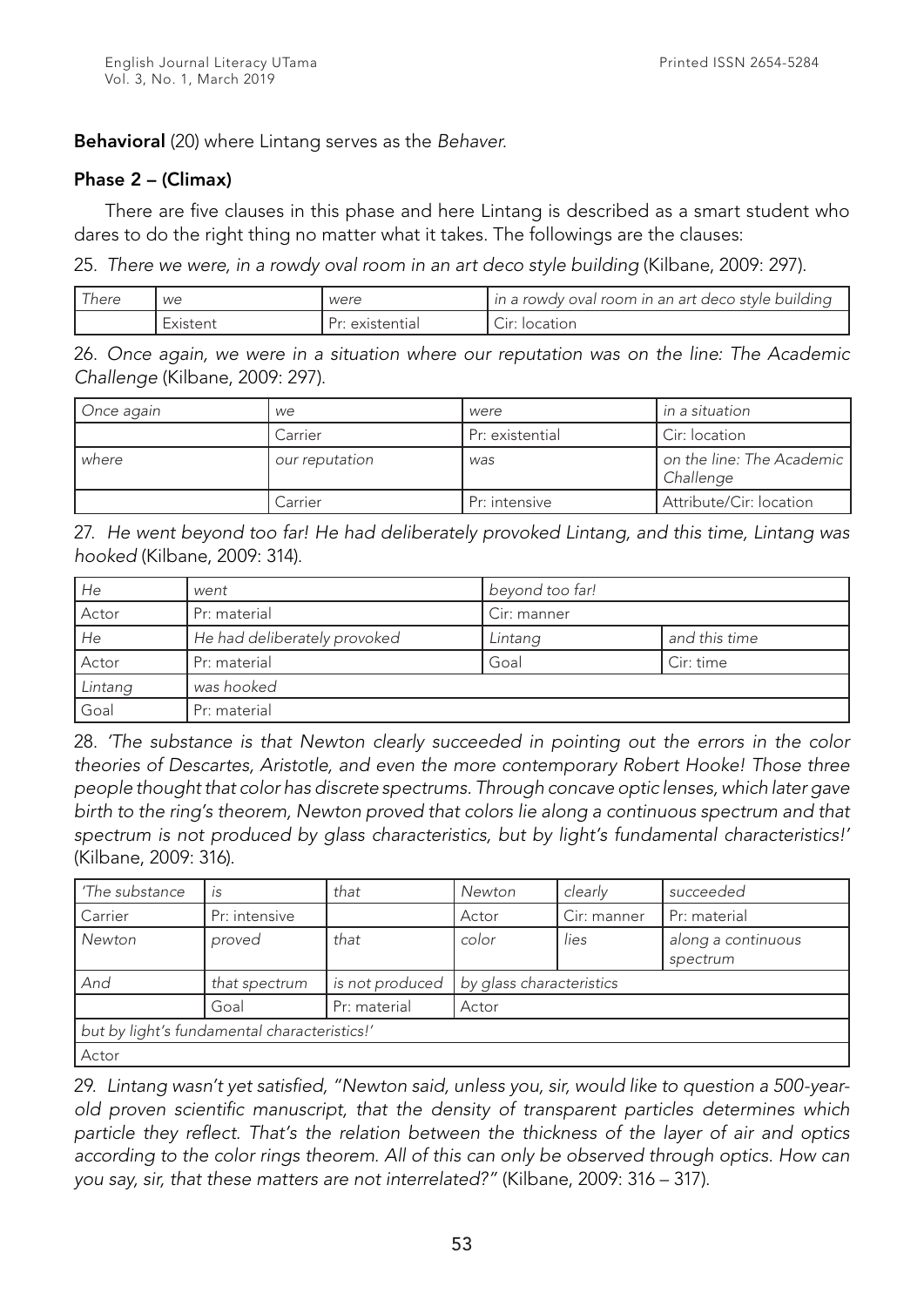| Lintang     | wasn't                                  |                      | yet        |               | satisfied,                                                                                   |               |                                                   |
|-------------|-----------------------------------------|----------------------|------------|---------------|----------------------------------------------------------------------------------------------|---------------|---------------------------------------------------|
| Carrier     | Pr: intensive                           |                      |            |               |                                                                                              | Attribute     |                                                   |
| Newton      | said,                                   | unless               | you, sir   |               | would like                                                                                   | to question   | a 500-year-old<br>proven scientific<br>manuscript |
| Sayer       | Pr: verbal                              |                      | Senser     |               | Pr: mental                                                                                   | Pr: verbal    | Verbiage                                          |
| That        | the density of transparent<br>particles |                      | determines |               | which Particle                                                                               |               | they reflect                                      |
| Senser      | Pr: mental                              |                      |            |               | Carrier                                                                                      |               | Pr: material                                      |
| that        | $\mathcal{S}'$                          | the relation         |            |               | between the thickness of the layer or air and optics<br>according to the color rings theorem |               |                                                   |
| Token       | Pr: intensive                           | Value                |            | Cir: location |                                                                                              |               |                                                   |
| all of this |                                         | can only be observed |            |               | through optics                                                                               |               |                                                   |
| Phenomenon  |                                         | Pr: mental           |            |               | Cir: location                                                                                |               |                                                   |
| How<br>can  | you                                     | say                  | sir,       | that          | these matters                                                                                | are not       | interrelated?'                                    |
|             | Sayer                                   | Pr: verbal           |            |               | Carrier                                                                                      | Pr: intensive | Attribute                                         |

The dominant process in this phase is Verbal (28 and 29) where Lintang serves as the *Sayer*. The next is Relational (26) where Lintang and friends serve as the *Carrier*; followed by Material (27) and Existential (25) where Lintang and friends serve as the *Existent*.

## Phase 3 – Closing

There is only one clause in this phase describing Lintang as a clever student who can defeat his opponent through his own argument and the following is the clause:

30. *Drs. Zulfikar slumped weakly, his face pallid. Lintang had knocked him out* (Kilbane, 2009: 317).

| Drs. Zulfikar | slumped      | weakly,     | his face | pallid.      |
|---------------|--------------|-------------|----------|--------------|
| Behaver       | Pr: behavior | Cir: manner | Behaver  | Pr: behavior |
| Lintang       | had knocked  |             | Him      | out          |
| Actor         | Pr: material |             | Goal     |              |

As we can see together that this clause uses **Material** process where Lintang serves as the *Actor.*

# **CONCLUSION**

Based on 30 clauses analyzed by Transitivity, the dominant process is Material (13 clauses); followed by Relational (8 clauses), Verbal (4 clauses), Mental (3 clauses), Existential (1 clause), and Behavior (1 clause). Through these processes, we can find out how Lintang's traits look like. And to our understanding that good strong description of a character by attaching

multi-characterization attributes is one of some other factors that has made this novel commercially success in Indonesia.

## **REFERENCES**

Abrams, M.H., & Harpham, Geoffrey, Galt. (2009). *A glossary of literary terms. Wadsworth Cengage Learning.*

Eggins, S. (2004). *An introduction to systemic functional linguistics.* New York: